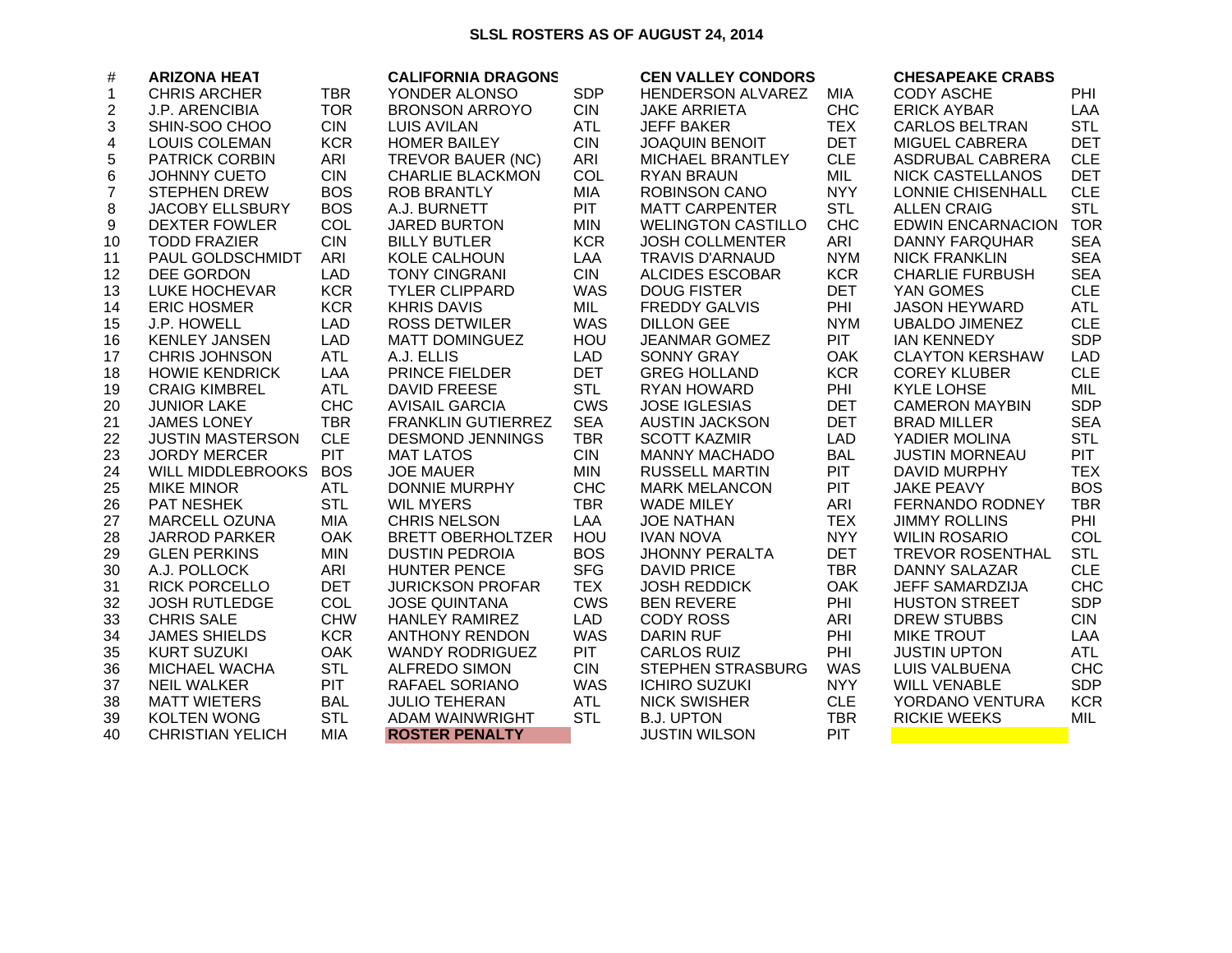## **SLSL ROSTERS AS OF AUGUST 24, 2014**

| <b>EMERALD CITY OSPREY</b> |            | <b>GALAPAGOS TORTOISES</b> |            | <b>JACKSON HOLE GUIDES</b> |            | <b>MALIBU WAVE</b>     |            |
|----------------------------|------------|----------------------------|------------|----------------------------|------------|------------------------|------------|
| <b>JOSE ALTUVE</b>         | HOU        | PEDRO ALVAREZ              | <b>PIT</b> | <b>BRANDON BELT</b>        | <b>SFG</b> | <b>GRANT BALFOUR</b>   | <b>OAK</b> |
| <b>ADRIAN BELTRE</b>       | <b>TEX</b> | <b>OSWALDO ARCIA</b>       | <b>MIN</b> | <b>CRAIG BRESLOW</b>       | <b>BOS</b> | DARWIN BARNEY          | <b>CHC</b> |
| <b>GREGOR BLANCO</b>       | <b>SFG</b> | <b>JACKIE BRADLEY JR</b>   | <b>BOS</b> | DOMONIC BROWN              | PHI        | <b>JAY BRUCE</b>       | <b>CIN</b> |
| PETER BOURJOS              | LAA        | <b>MATT CAIN</b>           | <b>SFG</b> | <b>CLAY BUCHHOLZ</b>       | <b>BOS</b> | D. DAVID CARPENTER     | <b>ATL</b> |
| <b>CHRIS CARTER</b>        | HOU        | <b>ALEX COBB</b>           | <b>TBR</b> | DYLAN BUNDY (NC)           | <b>BAL</b> | <b>AROLDIS CHAPMAN</b> | <b>CIN</b> |
| <b>ANDREW CASHNER</b>      | <b>SDP</b> | <b>NEAL COTTS</b>          | <b>TEX</b> | <b>STARLIN CASTRO</b>      | <b>CHC</b> | <b>TYLER CHATWOOD</b>  | COL        |
| <b>BRANDON CRAWFORD</b>    | <b>SFG</b> | <b>WADE DAVIS</b>          | <b>KCR</b> | <b>HANK CONGER</b>         | LAA        | <b>JESSE CRAIN</b>     | <b>CHW</b> |
| <b>YU DARVISH</b>          | <b>TEX</b> | DANE DE LA ROSA            | LAA        | <b>NELSON CRUZ</b>         | <b>TEX</b> | <b>COCO CRISP</b>      | OAK        |
| <b>CHRIS DAVIS</b>         | <b>BAL</b> | <b>IAN DESMOND</b>         | <b>WAS</b> | RANDALL DELGADO            | ARI        | <b>CHRIS DENORFIA</b>  | <b>SDP</b> |
| <b>COREY DICKERSON</b>     | <b>COL</b> | <b>ANDRE ETHIER</b>        | <b>LAD</b> | <b>JOSH DONALDSON</b>      | <b>OAK</b> | LUCAS DUDA             | <b>NYM</b> |
| YUNEL ESCOBAR              | <b>TBR</b> | <b>MATT GARZA</b>          | <b>TEX</b> | <b>MARCO ESTRADA</b>       | MIL        | NATHAN EOVALDI         | <b>MIA</b> |
| <b>DANNY ESPINOSA</b>      | <b>WAS</b> | <b>KEVIN GAUSMAN</b>       | <b>BAL</b> | <b>JOSE FERNANDEZ</b>      | <b>MIA</b> | <b>MARWIN GONZALEZ</b> | HOU        |
| <b>CASEY FIEN</b>          | <b>MIN</b> | <b>GRANT GREEN</b>         | LAA        | CARLOS GONZALEZ            | <b>COL</b> | <b>ZACH GREINKE</b>    | LAA        |
| <b>BRETT GARDNER</b>       | <b>NYY</b> | <b>JASON GRILLI</b>        | <b>PIT</b> | <b>ALEX GORDON</b>         | <b>KCR</b> | <b>COLE HAMELS</b>     | PHI        |
| <b>EVAN GATTIS</b>         | <b>ATL</b> | <b>CHASE HEADLEY</b>       | <b>SDP</b> | <b>ANTHONY GOSE</b>        | <b>TOR</b> | ADEINY HECHEVARRIA     | <b>MIA</b> |
| <b>JEDD GYORKO</b>         | <b>SDP</b> | <b>KELLY JOHNSON</b>       | <b>TBR</b> | <b>LUKE GREGERSON</b>      | <b>SDP</b> | <b>KELVIN HERRERA</b>  | <b>KCR</b> |
| <b>JOSH HAMILTON</b>       | LAA        | <b>ADAM JONES</b>          | <b>BAL</b> | <b>BRYCE HARPER</b>        | WAS        | <b>BROCK HOLT</b>      | <b>BOS</b> |
| <b>CASEY JANSSEN</b>       | <b>TOR</b> | <b>BRYAN LAHAIR (NC)</b>   | <b>CHC</b> | <b>AARON HILL</b>          | ARI        | <b>OMAR INFANTE</b>    | <b>MIA</b> |
| <b>JOHN JASO</b>           | OAK        | <b>JON LESTER</b>          | <b>BOS</b> | <b>JASON KIPNIS</b>        | <b>CLE</b> | HISASHI IWAKUMA        | <b>SEA</b> |
| ADAM LAROCHE               | <b>WAS</b> | <b>JED LOWRIE</b>          | <b>OAK</b> | <b>DALLAS KUECHEL</b>      | HOU        | <b>PAUL KONERKO</b>    | <b>CWS</b> |
| <b>TIM LINCECUM</b>        | <b>SFG</b> | <b>JAKE MARISNICK</b>      | <b>MIA</b> | <b>JUAN LAGARES</b>        | <b>NYM</b> | <b>JONATHAN LUCROY</b> | MIL        |
| <b>EDWARD MUJICA</b>       | <b>STL</b> | <b>COLLIN MCHUGH</b>       | HOU        | <b>MIKE LEAKE</b>          | <b>CIN</b> | <b>LEONYS MARTIN</b>   | <b>TEX</b> |
| <b>MIKE NAPOLI</b>         | <b>BOS</b> | <b>JESUS MONTERO</b>       | <b>SEA</b> | <b>EVAN LONGORIA</b>       | <b>TBR</b> | <b>VICTOR MARTINEZ</b> | <b>DET</b> |
| <b>DIONER NAVARRO</b>      | <b>CHC</b> | <b>DEREK NORRIS</b>        | OAK        | <b>NICK MARKAKIS</b>       | <b>BAL</b> | <b>VIN MAZZARO</b>     | <b>PIT</b> |
| <b>CHRIS OWINGS</b>        | ARI        | <b>JOSMIL PINTO</b>        | <b>MIN</b> | <b>DEVIN MESORACO</b>      | <b>CIN</b> | ANDREW MCCUTCHEN       | PIT        |
| <b>BLAKE PARKER</b>        | <b>CHC</b> | <b>BUSTER POSEY</b>        | <b>SFG</b> | <b>SHELBY MILLER</b>       | <b>STL</b> | <b>CHARLIE MORTON</b>  | PIT        |
| <b>SALVADOR PEREZ</b>      | <b>KCR</b> | ALEXEI RAMIREZ             | <b>CWS</b> | <b>WIL NIEVES</b>          | ARI        | <b>BRANDON MOSS</b>    | <b>OAK</b> |
| <b>WILY PERALTA</b>        | MIL        | <b>ARAMIS RAMIREZ</b>      | MIL        | <b>BOBBY PARNELL</b>       | <b>NYM</b> | <b>BRAYAN PENA</b>     | <b>DET</b> |
| <b>TANNER ROARK</b>        | <b>WAS</b> | <b>GARRETT RICHARDS</b>    | LAA        | ALBERT PUJOLS              | LAA        | A.J. PIERZYNSKI        | <b>CWS</b> |
| FRANCISCO RODRIGUEZ MIL    |            | <b>ANTHONY RIZZO</b>       | <b>CHC</b> | <b>RYAN RABURN</b>         | <b>CLE</b> | <b>ERASMO RAMIREZ</b>  | <b>SEA</b> |
| PABLO SANDOVAL             | <b>SFG</b> | <b>SERGIO ROMO</b>         | <b>SFG</b> | <b>COLBY RASMUS</b>        | <b>TOR</b> | <b>WILSON RAMOS</b>    | <b>WAS</b> |
| ALFONSO SORIANO            | <b>NYY</b> | <b>JUSTIN RUGGIANO</b>     | MIA        | <b>JEAN SEGURA</b>         | MIL        | <b>HYUN-JIN RYU</b>    | <b>LAD</b> |
| <b>JOAKIM SORIA</b>        | <b>DET</b> | <b>ERVIN SANTANA</b>       | <b>KCR</b> | <b>TYLER SKAGGS</b>        | ARI        | ANDRELTON SIMMONS      | <b>ATL</b> |
| TIM STAUFFER               | <b>SDP</b> | <b>KYLE SEAGER</b>         | <b>SEA</b> | <b>DREW SMYLY</b>          | <b>DET</b> | ERIC SOGARD            | <b>OAK</b> |
| <b>DAN STRAILY</b>         | <b>OAK</b> | <b>DENARD SPAN</b>         | <b>WAS</b> | <b>DREW STOREN</b>         | <b>WAS</b> | <b>MARK TEIXEIRA</b>   | <b>NYY</b> |
| PEDRO STROP                | <b>CHC</b> | <b>GIANCARLO STANTON</b>   | <b>MIA</b> | <b>NICK VINCENT</b>        | <b>SDP</b> | <b>MARK TRUMBO</b>     | LAA        |
| <b>JUSTIN VERLANDER</b>    | <b>DET</b> | JORDAN ZIMMERMANN          | <b>WAS</b> | <b>TONY WATSON</b>         | <b>PIT</b> | <b>MATT TUIASOSOPO</b> | <b>DET</b> |
| <b>JORDAN WALDEN</b>       | <b>ATL</b> | <b>BEN ZOBRIST</b>         | <b>TBR</b> | <b>ZACK WHEELER</b>        | <b>NYM</b> | DAYAN VICIEDO          | <b>CWS</b> |
| <b>JAYSON WERTH</b>        | <b>WAS</b> |                            |            | <b>TRAVIS WOOD</b>         | <b>CHC</b> | <b>BRAD ZIEGLER</b>    | ARI        |
| <b>ALEX WOOD</b>           | <b>ATL</b> |                            |            | <b>MIKE ZUNINO</b>         | <b>SEA</b> | RYAN ZIMMERMAN         | <b>WAS</b> |